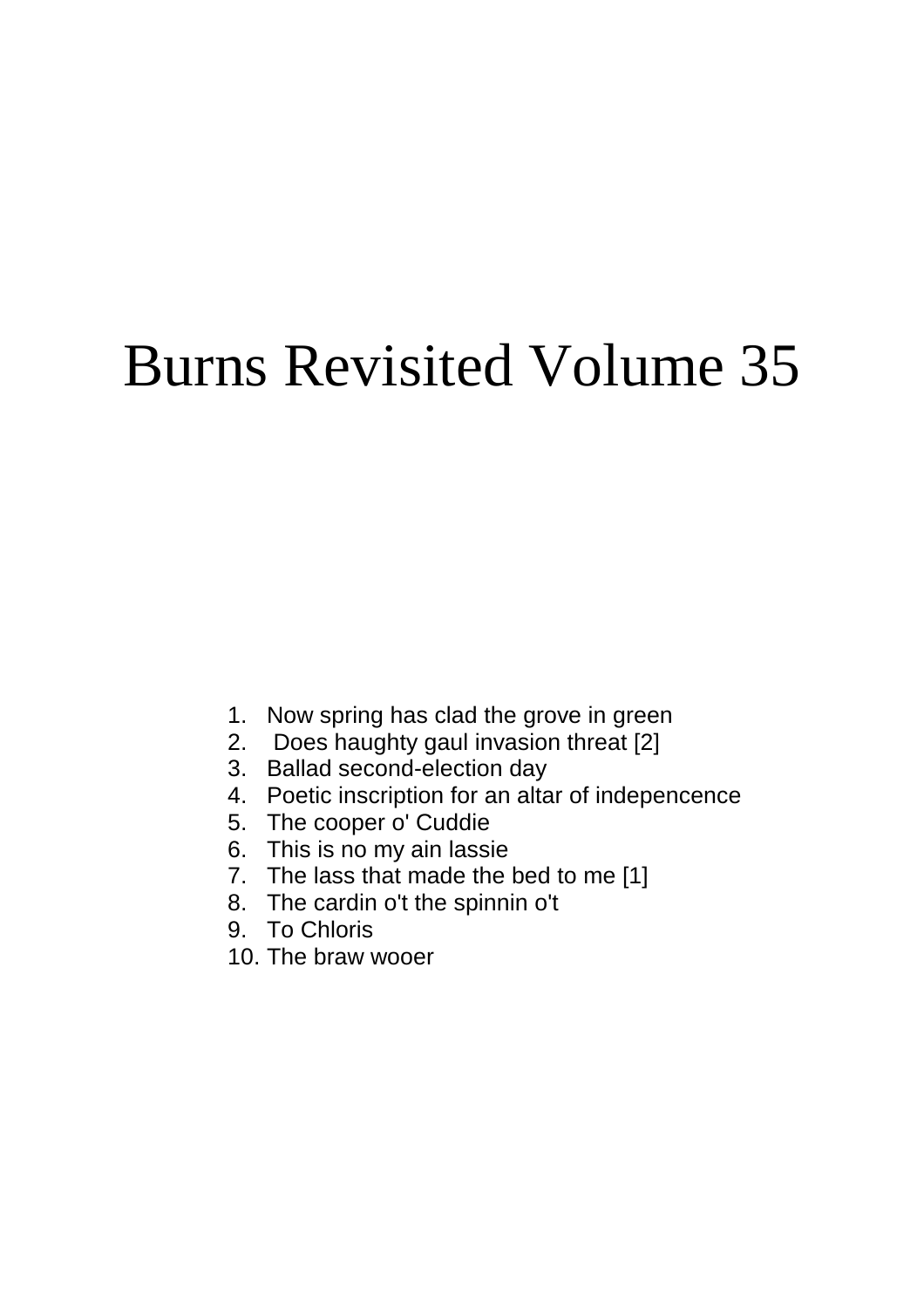# Now Spring has clad the grove in green



#### **Verse 4**

The waken'd lav'rock warbling springs And climbs the early sky Winnowing blythe his dewy wings In morning's rosy eye As little reck'd I sorrow's power Until the flowery snare O'witching Love in luckless hour Made me the thrall o' care

## **Verse 5**

O had my fate been Greenland snows Or Afric's burning zone Wi'man and nature leagued my foes So Peggy ne'er I'd known The wretch whose doom is "Hope nae mair" What tongue his woes can tell Within whase bosom save Despair Nae kinder spirits dwell

#### **Verse 2**

The trout in yonder wimpling burn That glides a silver dart And safe beneath the shady thorn Defies the angler's art-My life was ance that careless stream That wanton trout was I But Love wi' unrelenting beam Has scorch'd my fountains dry

# **Verse 3**

That little floweret's peaceful lot In yonder cliff that grows Which save the linnet's flight I wot Nae ruder visit knows Was mine till Love has o'er me past And blighted a' my bloom And now beneath the withering blast My youth and joy consume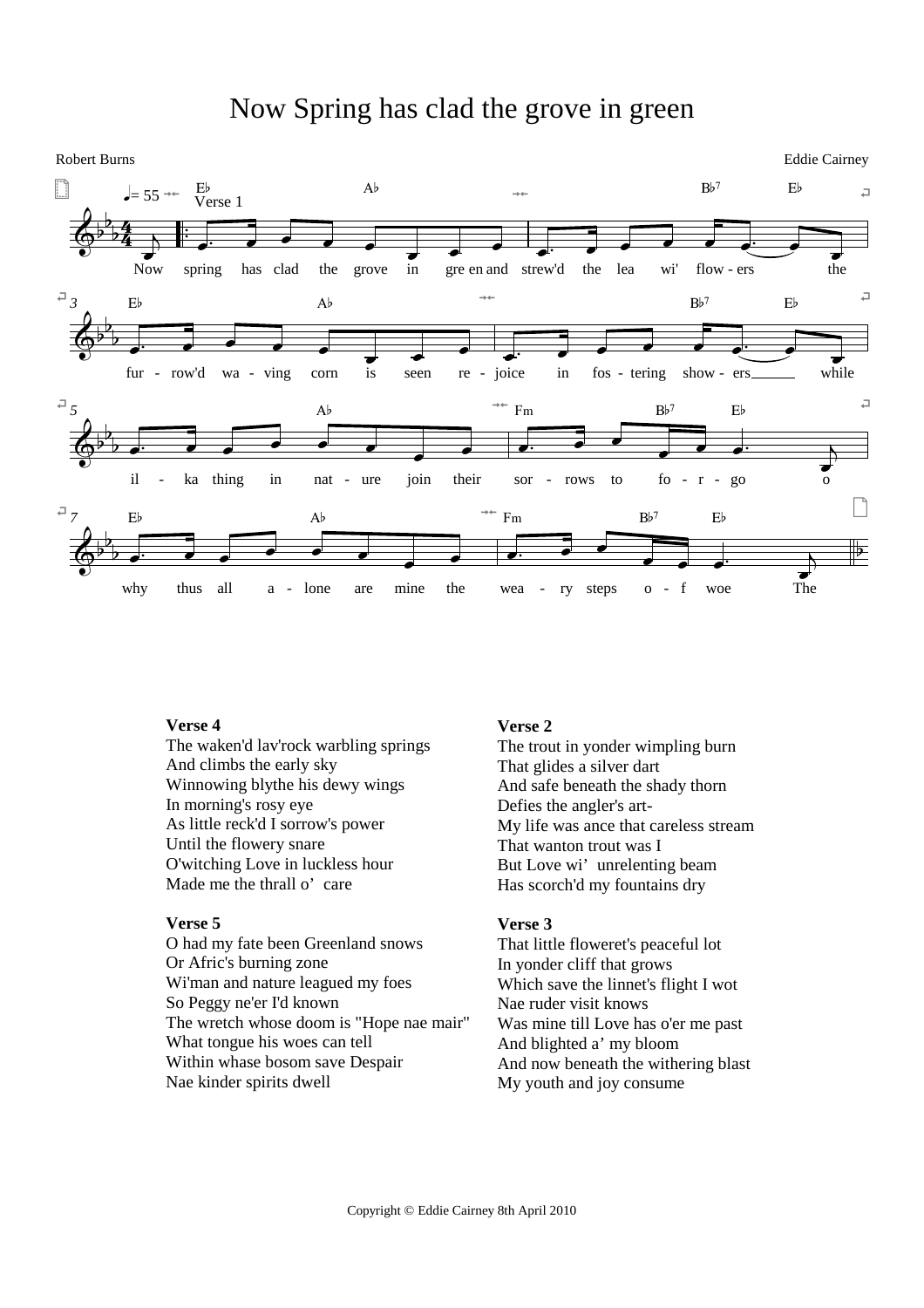# Does Haughty Gaul Invasion Threat



### **Verse 2**

O let us not like snarling tykes In wrangling be divided Till slap come in a unco loun And wi' a rung decide it Be Britain still to Britain true Amang oursels united For never but by British hands Maun British wrangs be righted

#### **Verse 3**

The kettle o' the Kirk and State Perhaps a clout may fail in't But Deil a foreign tinkler loon Shall ever ca' a nail in't Our father's blude the kettle bought And wha wad dare to spoil it By Heav'ns the sacrilegious dog Shall fuel be to boil it

#### **Verse 4**

The wretch that would a tyrant own And the wretch his true-sworn brother Who would set the mob above the throne May they be damn'd together Who will not sing God save the King Shall hang as high's the steeple But while we sing God save the King We'll ne'er forget the People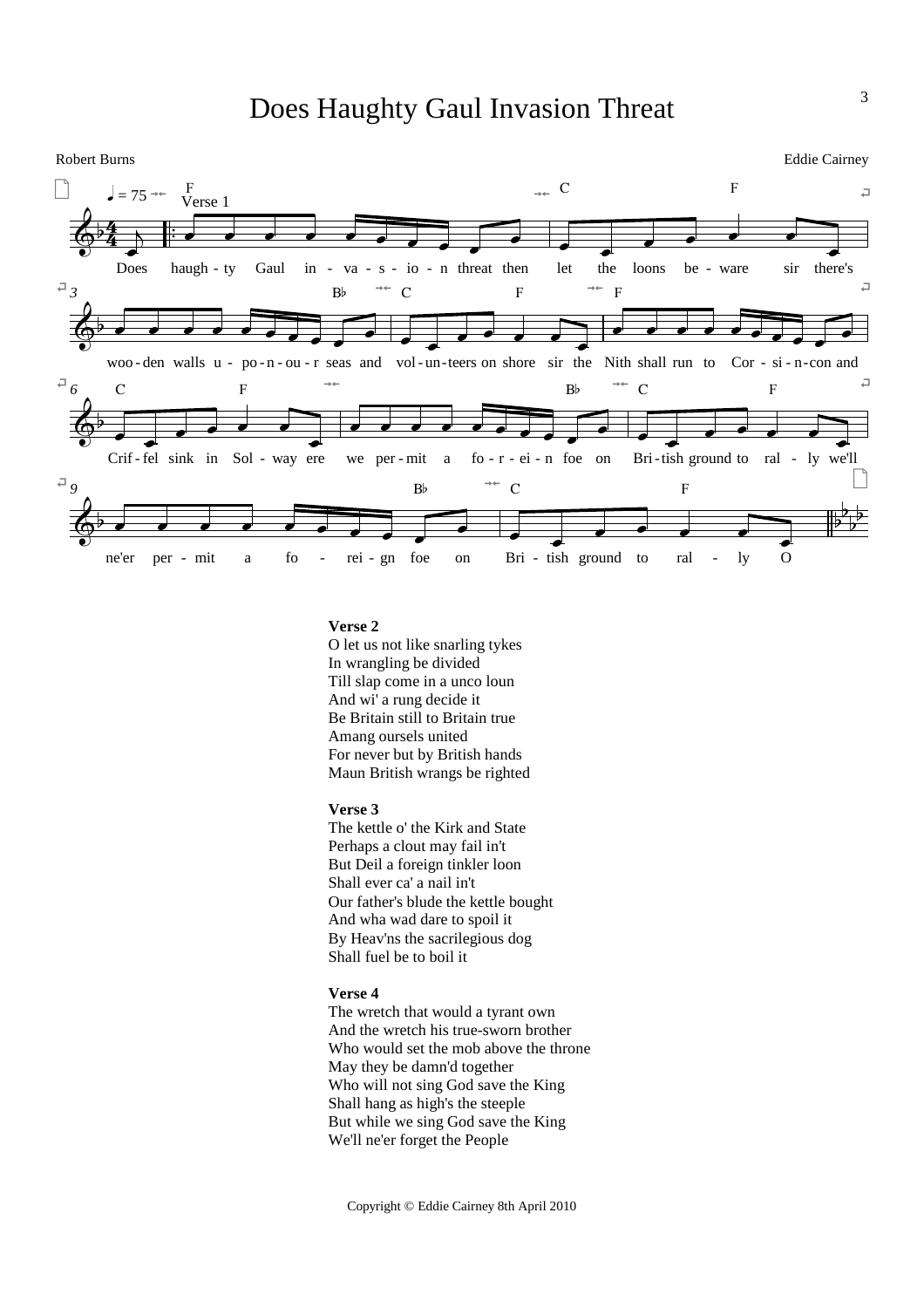

#### **Verse 2**

And there will be black nebbit Johnie The tongue o' the trump to them a' An he get na Hell for his haddin' The Deil gets na justice ava And there will be Kempleton's birkie A boy no sae black at the bane But as to his fine Nabob fortune We'll e'en let the subject alane

#### **Verse 3**

And there will be Wigton's new Sheriff Dame Justice fu brawly has sped She's gotten the heart of a Bushby But Lord what's become o' the head And there will be Cardoness Esquire Sae mighty in Cardoness' eyes A wight that will weather damnation The Devil the prey will despise

#### **Verse 4**

And there will be Douglasses doughty New christening towns far and near Abjuring their democrat doings By kissin' theo' a Peer And there will be folk frae Saint Mary's A house o' great merit and note The deil ane but honours them highly The deil ane will gie them his vote

#### **Verse 5**

And there will be Kenmure sae gen'rous Whose honour is proof to the storm To save them from stark reprobation He lent them his name in the Firm And there will be lads o' the gospel Muirhead wha's as gude as he's true And there will be Buittle's Apostle Wha's mair o' the black than the blue

#### **Verse 6**

And there will be Logan M'Dowall Sculdudd'ry an' he will be there And also the Wild Scot o' Galloway Sogering gunpowder Blair But we winna mention Redcastle The body e'en let him escape He'd venture the gallows for siller An 'twere na the cost o' the rape

#### **Verse 7**

But where is the Doggerbank hero That made "Hogan Mogan" to skulk Poor Keith's gane to hell to be fuel The auld rotten wreck of a Hulk And where is our King's Lord Lieutenant Sae fam'd for his gratefu' return The birkie is gettin' his Questions To say in Saint Stephen's the morn

#### **Verse 8**

But mark ye there's trusty Kerroughtree Whose honor was ever his law If the Virtues were pack'd in a parcel His worth might be sample for a' And strang an' respectfu's his backing The maist o' the lairds wi' him stand Nae gipsylike nominal barons Wha's property's papernot land

#### **Verse 9**

And there frae the Niddisdale borders The Maxwells will gather in droves Teugh Jockie staunch Geordie an' Wellwood That griens for the fishes and loaves And there will be Heron the Major Wha'll ne'er be forgot in the Greys Our flatt'ry we'll keep for some other Him only it's justice to praise

#### **Verse 10**

And there will be maiden Kilkerran And also Barskimming's gude Knight And there will be roarin Birtwhistle Yet luckily roars i' the right And there'll be Stamp Office Johnie Tak tent how ye purchase a dram And there will be gay Cassencarry And there'll be gleg Colonel Tam

#### **Verse 11**

And there'll be wealthy young Richard Dame Fortune should hing by the neck For prodigal thriftless bestowing His merit had won him respect And there will be rich brother nabobs Tho' Nabobs yet men not the worst And there will be Collieston's whiskers And Quintina lad o' the first

Copyright © Eddie Cairney 8th April 2010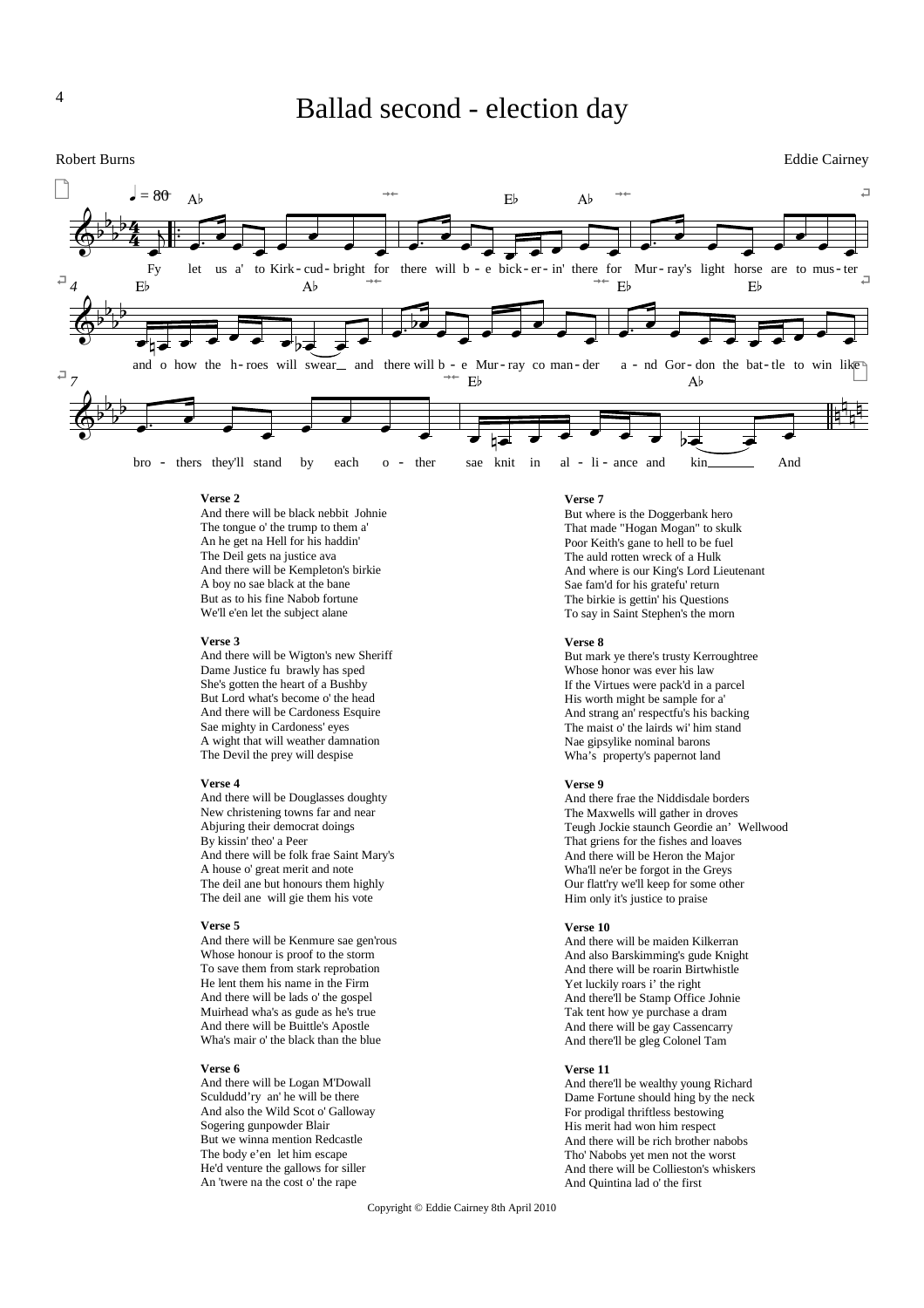# Poetical inscription for an altar of independence

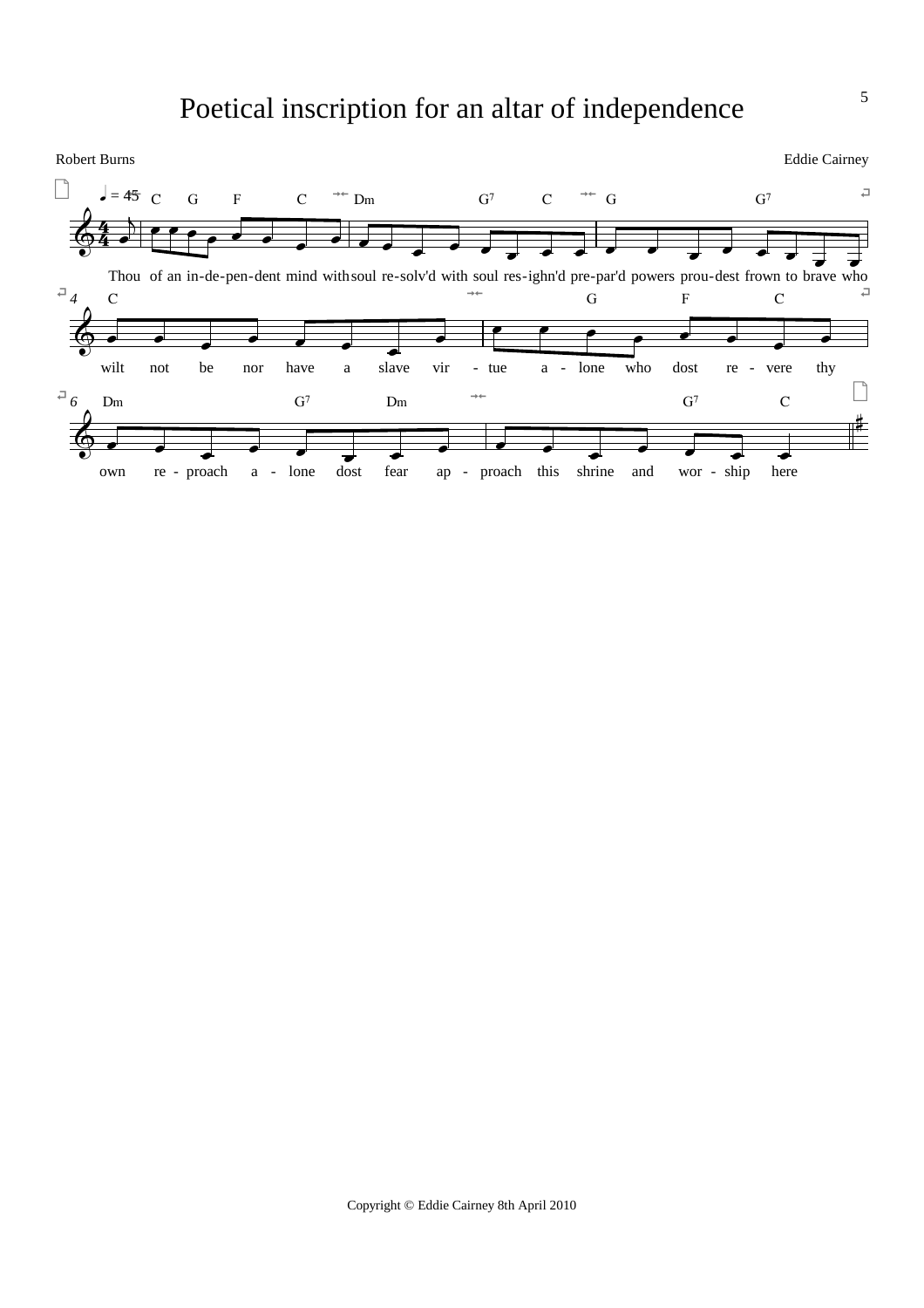# The Cooper O' Cuddie



#### **Chorus**

#### **Verse 2**

He sought them out he sought them in Wi' deil hae her and deail hae him But the body he was sae doited and blin He wist na where he was gaun O

#### **Chorus**

#### **Verse 3**

They cooper'd at e'en they cooper'e at morn Till our guidman has gotten the scorn On ilka brow she's planted a horn And swears that there they sall stan' O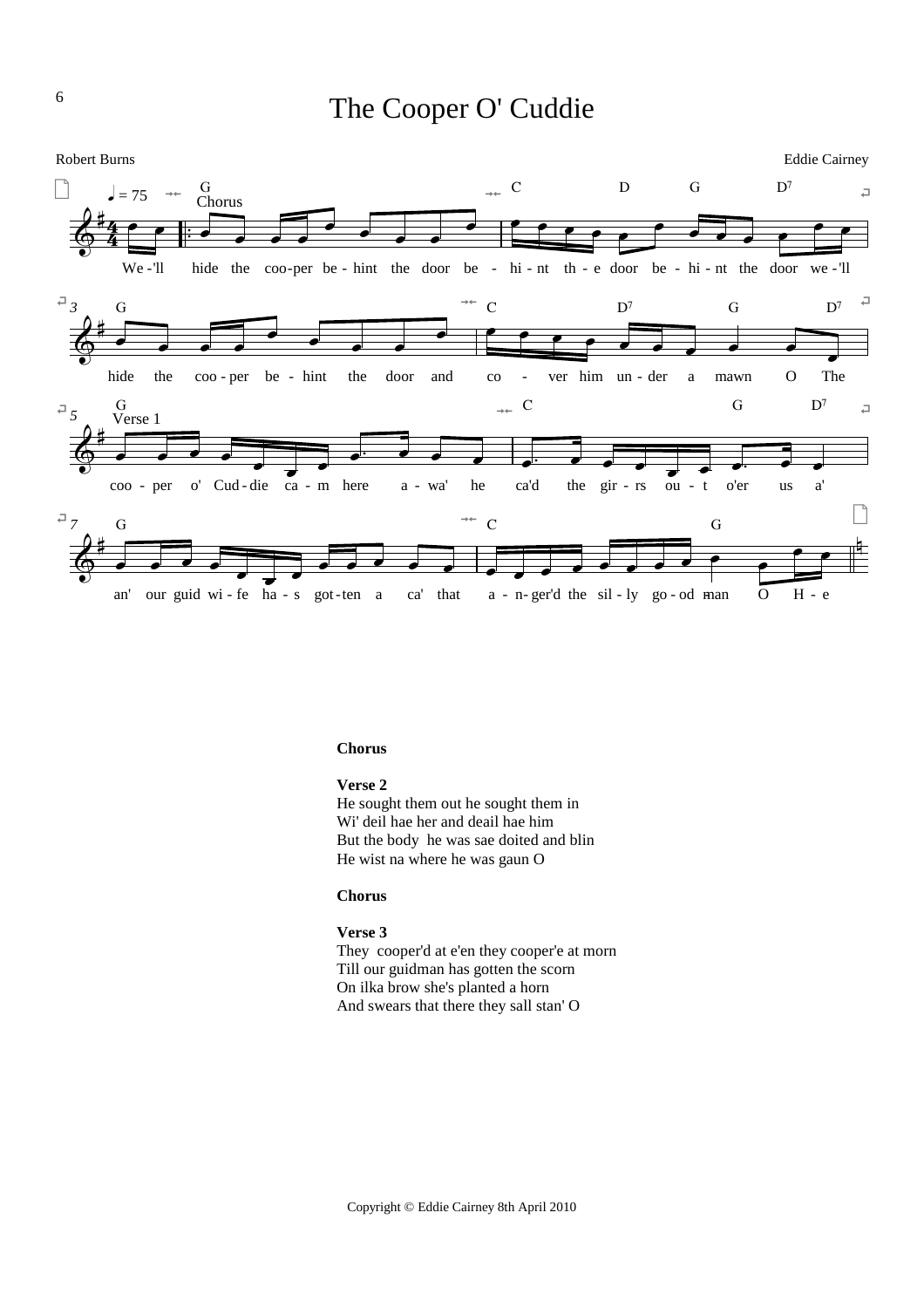# This is no my ain lassie



#### **Verse 2**

She' s bonnie blooming straight and tall And lang has had my hearth in thrall And aye it charms my very saul The kind love that's in her e'e

## **Chorus**

#### **Verse 3**

A thief sae pawkie is my Jean To steal a blink by a' unseen But gleg as light are lover's een When kind love is in her e'e

#### **Chorus**

#### **Verse 4**

It may escape the courtly sparks I may escape the learned clerks But well the watching lover marks The kind love that's in her eye

#### **Chorus**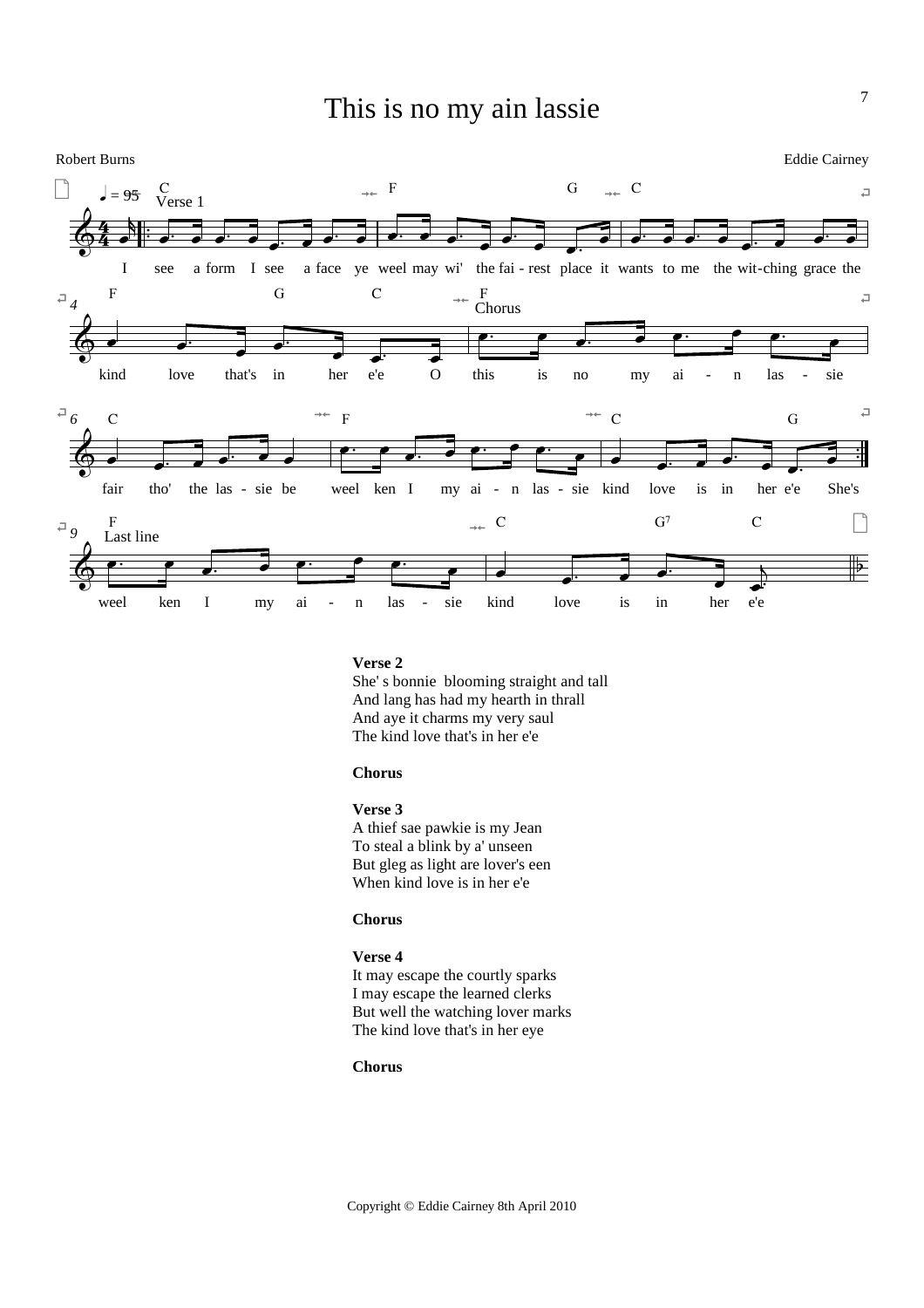



# **Verse 2**

I bow'd fu' low unto this maid And thank'd her for her courtesie I bow'd fu' low unto this maid An' bade her mak a bed to me She made the bed baith larger and wide Wi' twa white hands she spread it down She put the cup to her rosy lips And drank young man now sleep ye soun

## **Verse 3**

She snatch'd the candle in her hand And frae my chamber went wi' speed But I call'd her quickly back again To lay some mair below my head A cod she laid below my head And served me with due respeck And to salute her wi' a kiss I put my arms about her neck

#### **Verse 4**

' Haud aff your hands young man' she said ' And dinna sae uncivil be Gif ye hae onie luve for me O wrang na my virginitie' Her hair was like the links o' gowd Her teeth were like the ivorie Her cheeks like lilies dipt in wine The lass that made the bed to me

## **Verse 5**

Her bosom was the driven snaw Twa drifted heaps sae fair to see Her limbs the polish'd marble stane The lass that made the bed to me I kiss'd her o'er and o'er again And ay she wist na what to say I laid her 'tween me an' the wa' The lassie thocht na lang till day

## **Verse 6**

Upon the morrow when we raise I thank'd her for her courtesie But ay she blush'd and ay she sigh'd And said ' Alas ye've ruin'd me' I clasp'd her waist and kiss'd her syne While the tear stood twinklin in her e'e I said ' My lassie dinna cry For ye ay shall mak the bed to me'

#### **Verse 7**

She took her mither's holland sheets An' made them a' in sarks to me Blythe and merry may she be The lass that made the bed to me The bonie lass made the bed to me The braw lass made the bed to me I'll ne'er forget till the day I die The lass that made the bed to me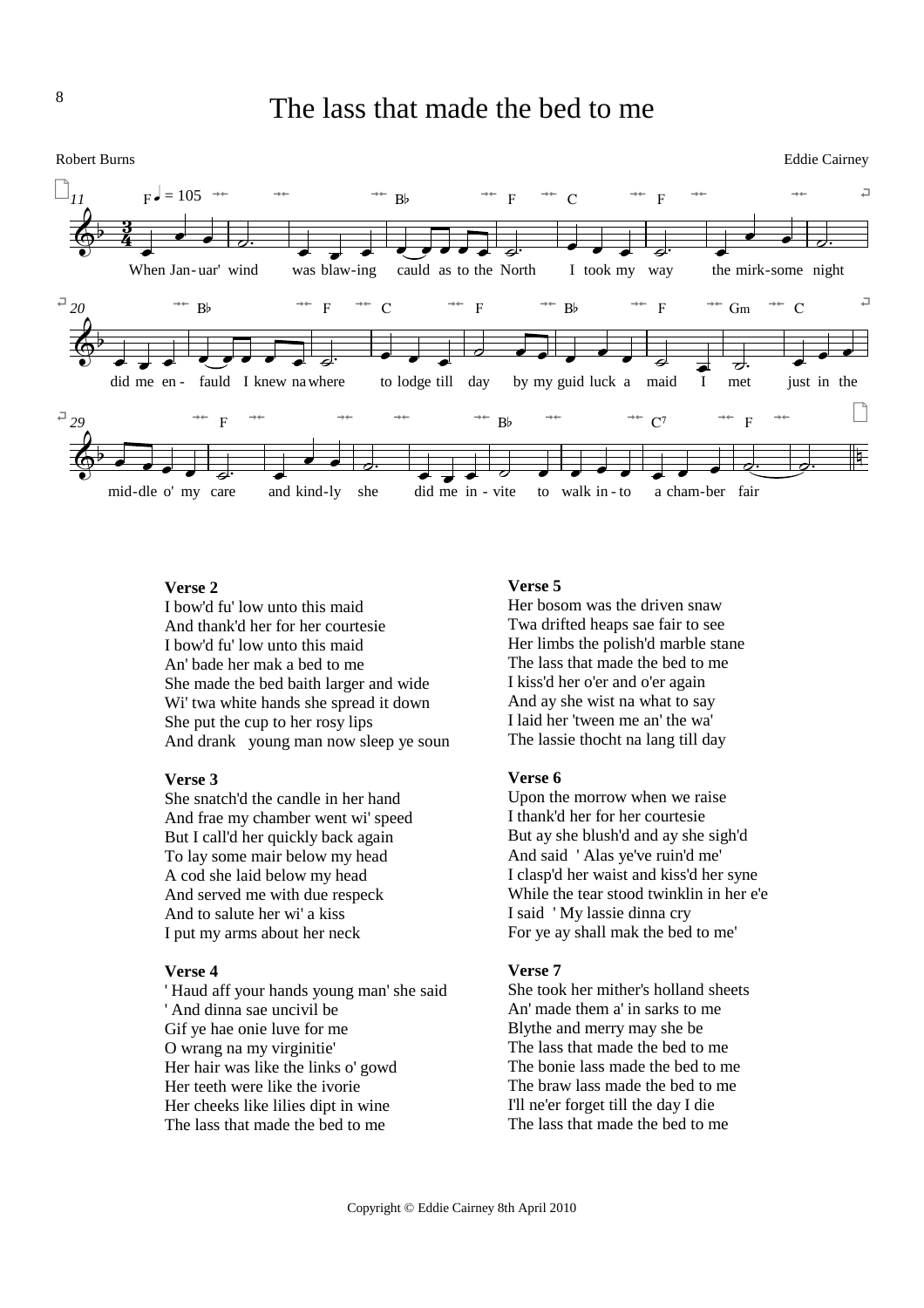The cardin' o't the spinnin' o't



#### **Chorus**

**Verse 2** For tho' his locks be lyart grey And tho' his brow be beld aboon Yet I hae seen him on a day The pride of a' the parishen

**Chorus**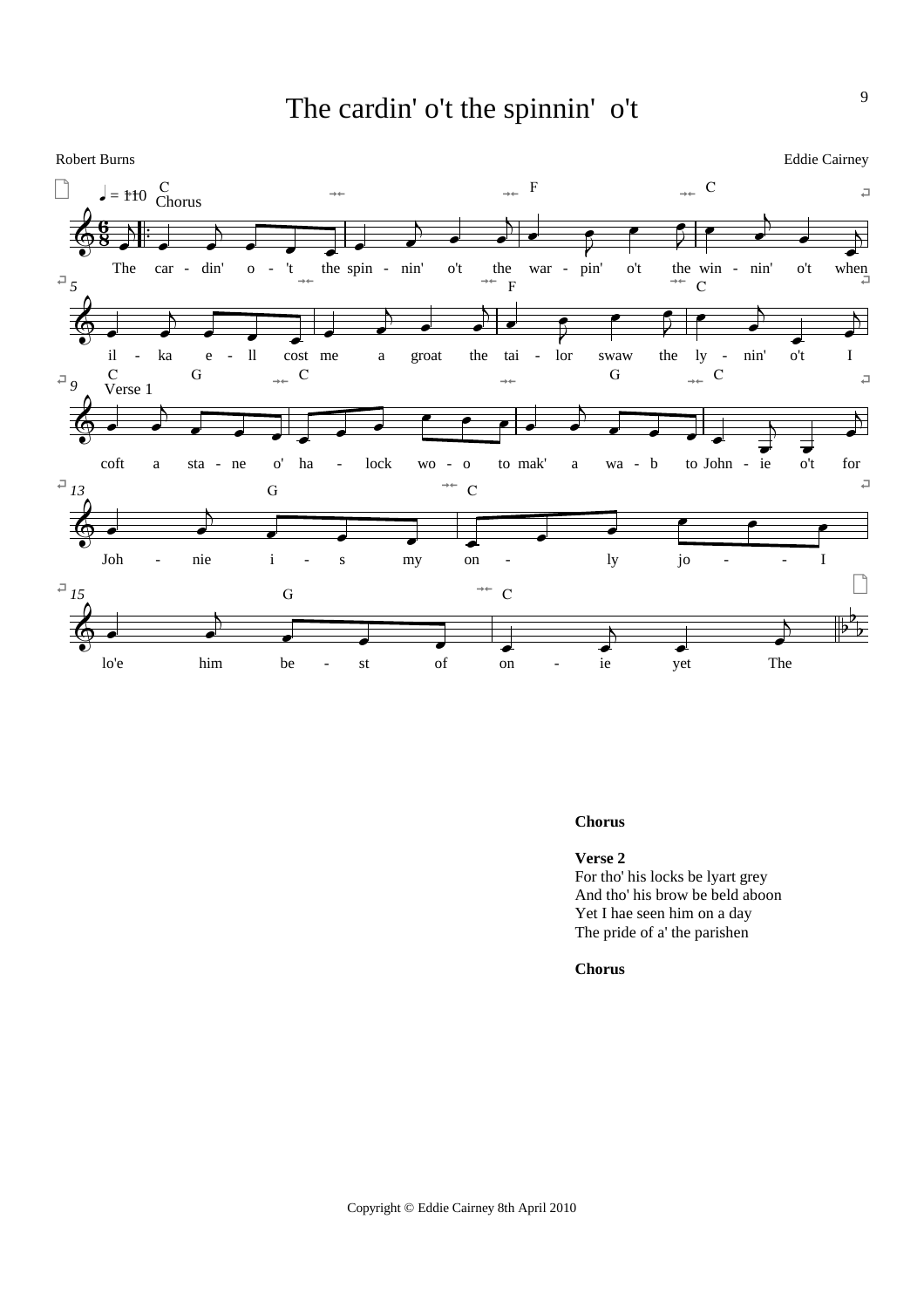# To Chloris



#### **Verse 2**

Since thy gay morn of life o'ercast Chill came the tempest's lour And ne'er Misfortune's eastern blast Did nip a fairer flower Since life's gay scenes must charm no more Still much is left behind Still nobler wealth hast thou in store The comforts of the mind

#### **Verse 3**

Thine is the selfapproving glow Of conscious honor's part And dearest gift of Heaven below Thine Friendship's truest heart The joys refin'd of sense and taste With every Muse to rove And doubly were the Poet blest These joys could he improve

10